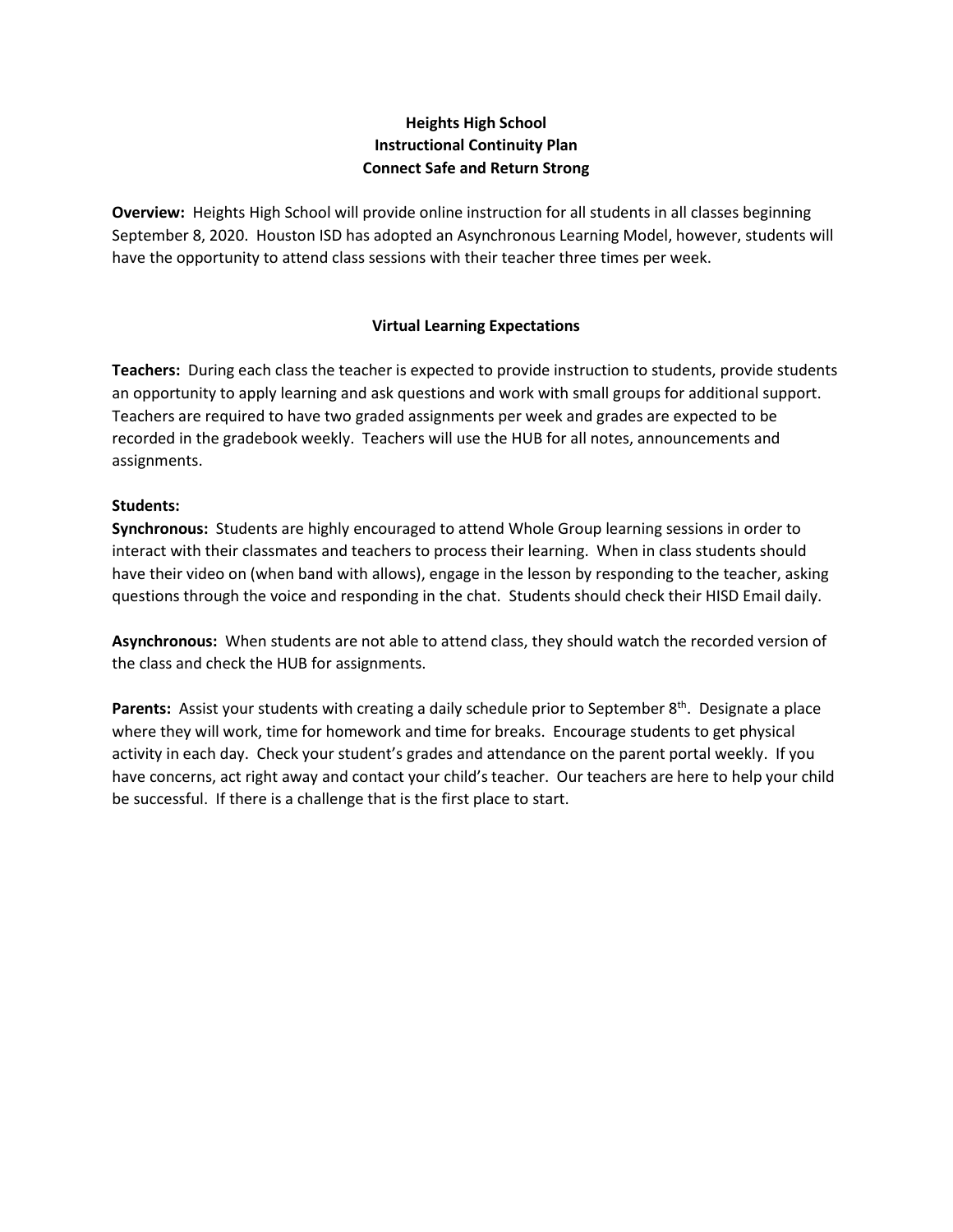# **Heights High School Remote Learning Schedule**

| <b>Monday Learning Schedule</b> |                                                    |  |  |
|---------------------------------|----------------------------------------------------|--|--|
| $8:30 - 9:00$                   | <b>Tutorials/Student Check Ins</b>                 |  |  |
| $9:00 - 9:20$                   | 1 <sup>St</sup> Period: Whole Group                |  |  |
| $9:20 - 9:45$                   | 1 <sup>st</sup> Period: Small Group                |  |  |
| $9:45 - 10:05$                  | 2 <sup>nd</sup> Period: Whole Group                |  |  |
| $10:05 - 10:30$                 | 2 <sup>nd</sup> Period: Small Group                |  |  |
| $10:30 - 10:50$                 | 3rd Period: Whole Group                            |  |  |
| $10:50 - 11:15$                 | 3rd Period: Small Group                            |  |  |
| $11:15 - 11:35$                 | 4th Period: Whole Group<br>4th Period: Small Group |  |  |
| $12:00 - 12:30$                 | Lunch                                              |  |  |
| $12:30 - 12:50$                 | 5th Period: Whole Group                            |  |  |
| $12:50 - 1:15$                  | 5th Period: Small Group                            |  |  |
| $1:15 - 1:35$                   | 6th Period: Whole Group                            |  |  |
| $1:35 - 2:00$                   | 6th Period: Small Group                            |  |  |
| $2:00 - 2:20$                   | 7th Period: Whole Group                            |  |  |
| $2:20 - 2:45$                   | 7th Period: Small Group                            |  |  |
| $2:45 - 3:15$                   | <b>Tutorials/Student Check In</b>                  |  |  |
| $3:15 - 4:10$                   | <b>Extended Planning</b>                           |  |  |

|                 | <b>Tuesday</b>                | <b>Wednesday</b>              | <b>Thursday</b>               | <b>Friday</b>                 |
|-----------------|-------------------------------|-------------------------------|-------------------------------|-------------------------------|
|                 | Periods 1, 3, 5, 7            |                               |                               |                               |
| $8:30 - 9:00$   | <b>Tutorials</b>              | <b>Tutorials</b>              | <b>Tutorials</b>              | <b>Tutorials</b>              |
| $9:00 - 9:30$   | 1 <sup>st</sup> Whole Group   | 2 <sup>nd</sup> Whole Group   | 1 <sup>st</sup> Whole Group   | 2 <sup>nd</sup> Whole Group   |
| $9:30 - 10:00$  | 1 <sup>st</sup> : Small Group | 2 <sup>nd</sup> : Small Group | $1st$ : Small Group           | 2 <sup>nd</sup> : Small Group |
| $10:00 - 10:30$ | $1st$ : Independent           | $2nd$ : Independent           | $1st$ : Independent           | $2^{nd}$ : Independent        |
| 10:30-11:00     | 3rd: Whole Group              | 4 <sup>th</sup> : Whole Group | 3rd: Whole Group              | 4 <sup>th</sup> : Whole Group |
| $11:00 - 11:30$ | 3rd: Small Group              | 4 <sup>th</sup> : Small Group | 3rd: Small Group              | 4 <sup>th</sup> : Small Group |
| $11:30 - 12:00$ | 3rd: Independent              | $4th$ : Independent           | 3rd: Independent              | $4th$ : Independent           |
| $12:00 - 1:00$  | Lunch/Tutorials               | Lunch/Tutorials               | Lunch/Tutorials               | Lunch/Tutorials               |
| $1:00 - 1:30$   | 5 <sup>th</sup> : Whole Group | 6 <sup>th</sup> : Whole Group | 5 <sup>th</sup> : Whole Group | 6 <sup>th</sup> : Whole Group |
| $1:30 - 2:00$   | 5 <sup>th</sup> : Small Group | 6 <sup>th</sup> : Small Group | 5 <sup>th</sup> : Small Group | 6 <sup>th</sup> : Small Group |
| $2:00 - 2:30$   | 5 <sup>th</sup> : Independent | $6th$ : Independent           | 5 <sup>th</sup> : Independent | $6th$ : Independent           |
| $2:30 - 3:00$   | 7 <sup>th</sup> : Whole Group | <b>Student Tutorials</b>      | $7th$ : Whole Group           | <b>Student Tutorials</b>      |
| $3:00 - 3:30$   | 7 <sup>th</sup> : Small Group | <b>Teacher Planning</b>       | 7 <sup>th</sup> : Small Group | <b>Teacher Planning</b>       |
| $3:30 - 4:10$   | $7th$ : Independent           | <b>Teacher Planning</b>       | $7th$ : Independent           | <b>Teacher Planning</b>       |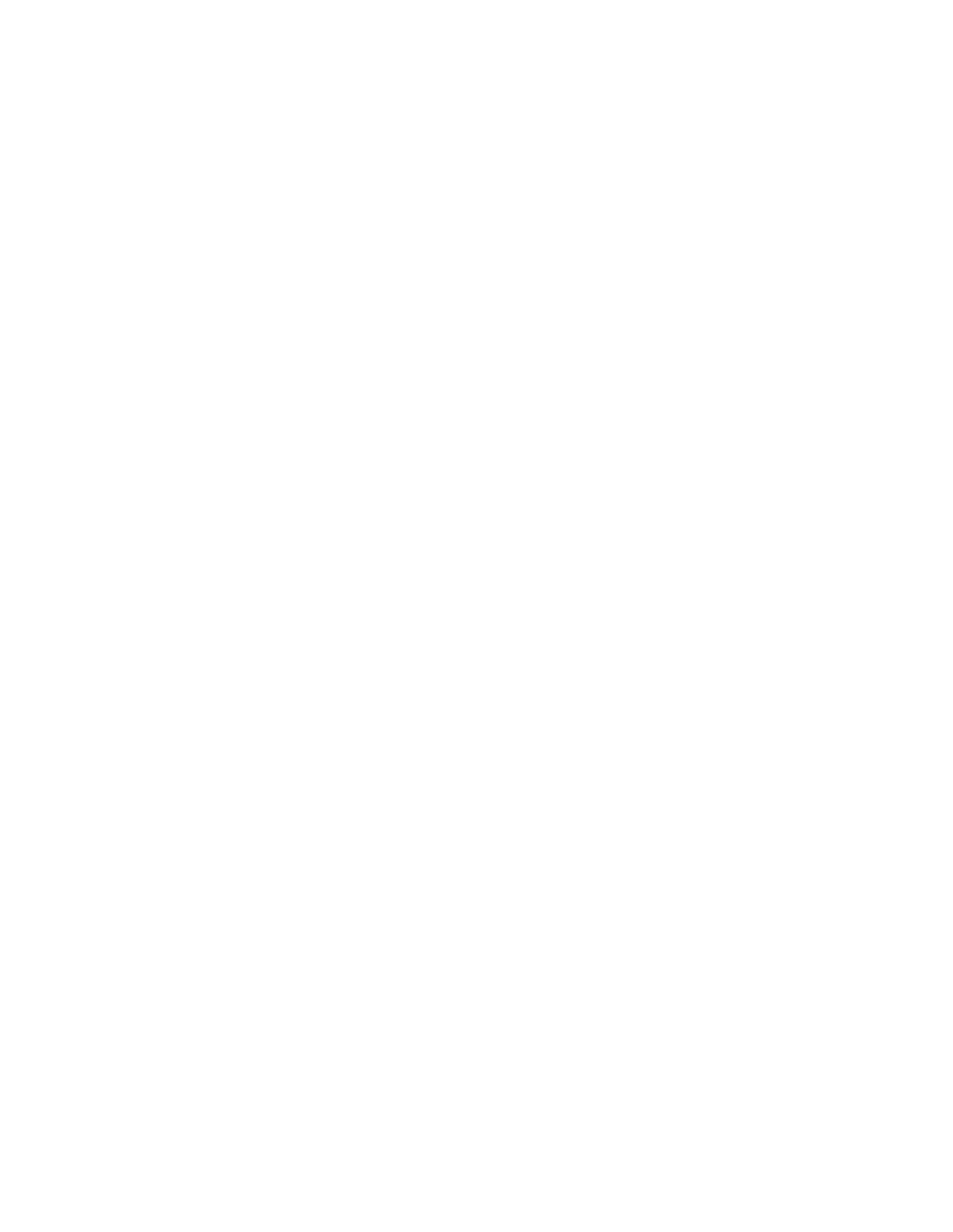#### **Attendance**

All students whether participating in live classes or recorded classes, must check in with their teacher daily by submitting an assignment on the HUB, emailing with questions or scheduling a meeting with the teacher during tutorial time in order to be counted present for the class. Students are still required to be in class 90% of the time to receive credit for the course. High School students who have not logged in or connected with their teachers by 3:30 pm will be marked absent.

- This absence can be resolved if the student engages in daily learning assigned by their teachers via the HUB by 11:59 p.m. that same day. Parents and students will receive absence notifications via School Messenger after 6:00 p.m each day and will be reminded of the opportunity to resolve that day's absence if the student engages in learning before 11:59 p.m of the same day via the HUB. Any absences recorded, but resolved by the student before 11:59 p.m on the same day, will be reconciled based on login records of the HUB.
- If a student is engaged in remote learning and completes the entire week's worth of learning activities on Monday and does not log in for the remainder of the week, he/she will be marked "present" on Monday **only** and counted "absent" for Tuesday-Friday.

## **Grading Policy**

Students enrolled in remote instruction follow the same grading guidelines as in-person instruction. Teachers receive support and guidance on effective grading practices to ensure that grading guidelines are followed in both instructional models.

Teachers will be expected to take a minimum of two grades per week and record all grades in the gradebook weekly.

Courses taken as Dual Credit or Dual Enrollment will be subject to the grading policies of the Institution of Her Education issuing the college credit.

Grades will be taken during each grading cycle of the 2020-2021 school year. All cycle grades will be used in the calculation of the final average for any class. Final exams will be administered for all high school credit courses.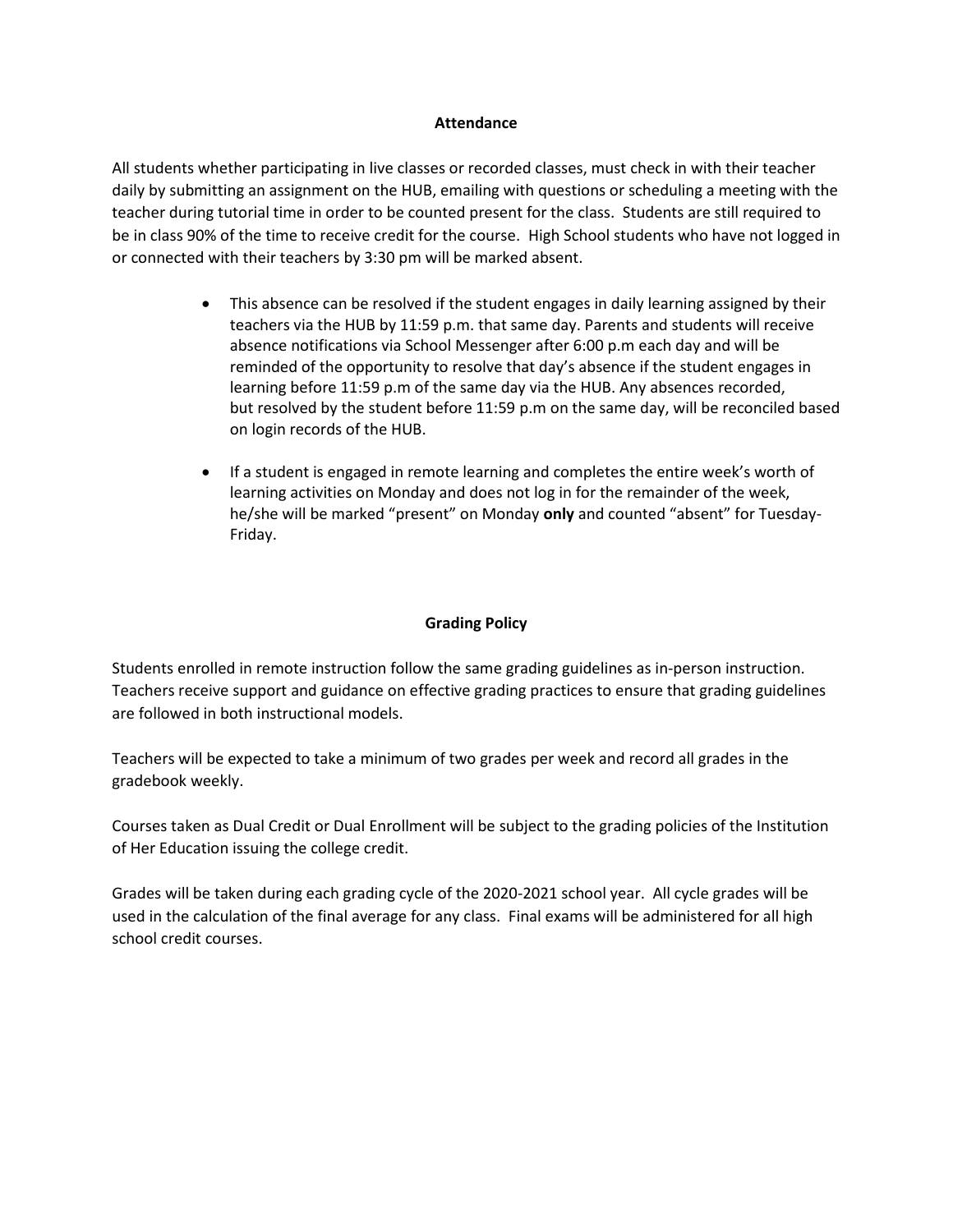|          | OFFICE 365                                                                                                                                                   | <b>MICROSOFT</b><br><b>TEAMS</b>                                                          | <b>HUB</b>                                                                                                                     | <b>GSUITE</b>                                                                                                    | <b>DIGITAL</b><br><b>RESOURCES</b>                                                                                      | <b>ONTRACK</b><br>я<br><b>RENAISSANCE</b>                                                                                                                          | <b>HISD</b><br><b>CONNECT</b>                                         |
|----------|--------------------------------------------------------------------------------------------------------------------------------------------------------------|-------------------------------------------------------------------------------------------|--------------------------------------------------------------------------------------------------------------------------------|------------------------------------------------------------------------------------------------------------------|-------------------------------------------------------------------------------------------------------------------------|--------------------------------------------------------------------------------------------------------------------------------------------------------------------|-----------------------------------------------------------------------|
| Students | Access HISD<br>email &<br>communicate<br>with teachers<br>Access online<br>office suite<br>Access & save<br>documents to<br>OneDrive                         | Attend live<br>class meetings<br>Communicate<br>with teachers                             | Access and<br>turn in-class<br>assignments<br>Access<br>instructional<br>Content &<br>Resources<br>Access Digital<br>Resources | Access & Save<br>Documents to<br>Google Drive<br>Collaborate<br>with<br>classmates for<br>team projects          | Access digital<br>textbooks and<br>ancillary<br>resources                                                               | Access<br>classroom and<br>district<br>assessment<br>Access report<br>and TEKS<br>performance<br>for instant<br>feedback                                           | Access school<br>calendars and<br>class schedule<br>Monitor<br>grades |
| Teachers | Access HISD<br>email and<br>communicate<br>with campus<br>administration<br>Access Online<br>Office Suite<br>Access and<br>Save<br>Documents on<br>One Drive | Create Teams<br>Classes<br>Conduct Live<br>Class Meetings<br>Communicate<br>with Students | Share<br>instructional<br>resources with<br>students<br>Create<br>assignments<br>Monitor<br>student<br>progress                | Access and<br>save<br>documents to<br>Google Drive<br>Create shared<br>drives for<br>department<br>collaboration | Create and<br>assign<br>assignments<br>from digital<br>textbook<br>Create<br>ancillary<br>assignments<br>from resources | Create or<br>assign<br>assessments<br>from campus<br>or district level<br>Analyze<br>reports for<br>Data Driven<br>Instruction &<br>monitor<br>student<br>progress | Input grades<br>and<br>attendance                                     |
| Parents  | Ability to<br>provide<br>students with<br>support                                                                                                            | Participate in<br>Teams<br>Meetings and<br>Teams Live<br>Events                           | Ability to<br>provide<br>students with<br>support                                                                              | Ability to<br>provide<br>students with<br>support                                                                | Ability to<br>provide<br>students with<br>support                                                                       | Access data to<br>provide<br>students with<br>support                                                                                                              | Access student<br>grades and<br>attendance                            |

# OVERVIEW OF TECHNOLOGY SUPPORTS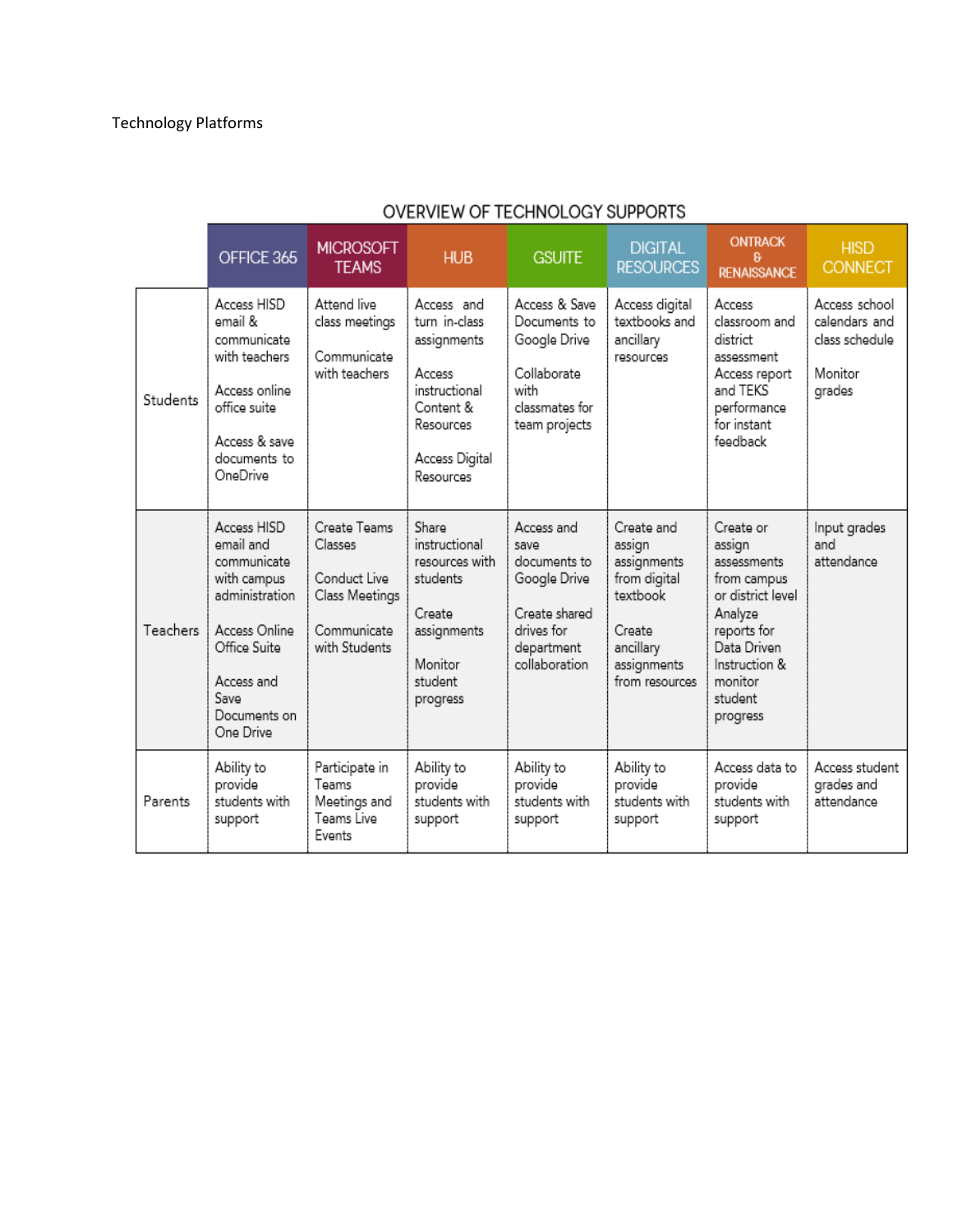## **Social and Emotional Support and Learning**

HHS is grateful to have four campus counselors to support students socially, emotionally, and academically. We also have a CIS Liaison who is a licensed social worker to support students social and emotional needs and to connect them with services outside the school when needed. This year we have added two wrap around specialist that will be able to assist families with needs that act as a barrier to learning.

| Freshman Counselor:            | Andrea Hudson; Ahudson@houstonisd.org        |
|--------------------------------|----------------------------------------------|
| Sophomore Counselor:           | Valerie Moctezuma; vmoctezuma@houstonisd.org |
| Junior Counselor:              | Emily Agness; emily.agness@houstonisd.org    |
| Senior Counselor:              | Hossain Mazharian; hmazhari@houstonisd.org   |
| <b>Community in Schools:</b>   | Joni Cooper; jonie.cooper@houstonisd.org     |
| <b>Wrap Around Specialist:</b> | Info TBD                                     |

# **Additionally Houston ISD has a Mental Health Hotline available 24/7. Callers may remain anonymous. 713-556-1340**

## College and Career Support

During the fall semester, our seniors need to fill out college applications, scholarship applications, and financial aid applications. Currently the FAFSA application opens October  $1<sup>st</sup>$  and the Texas Priority Deadline is January 15, 2021. We are fortunate to have not one but TWO College Success Advisors to help our students navigate their path to college. During distance learning, our College Success Advisors will continue to offer financial aid workshops, virtual college tours, and more. Please reach out to them with questions or concerns.

Carmen Schumacher: [cschuma2@houstonisd.org](mailto:cschuma2@houstonisd.org) twitter @Heights2College

## **Communication**

Clear lines of communication are vital at any time, but especially as we continue distance learning. Heights High School uses several modes to disseminate information to parents.

**Principal Communication**: Ms. Hampton will send campus updates every two weeks via school messenger that will come to the email address in our student information system. Please make sure your contact information is up to date.

**Coffee with the Principal:** First Virtual Coffee with the Principal, Sept 22 at 9:00 a.m.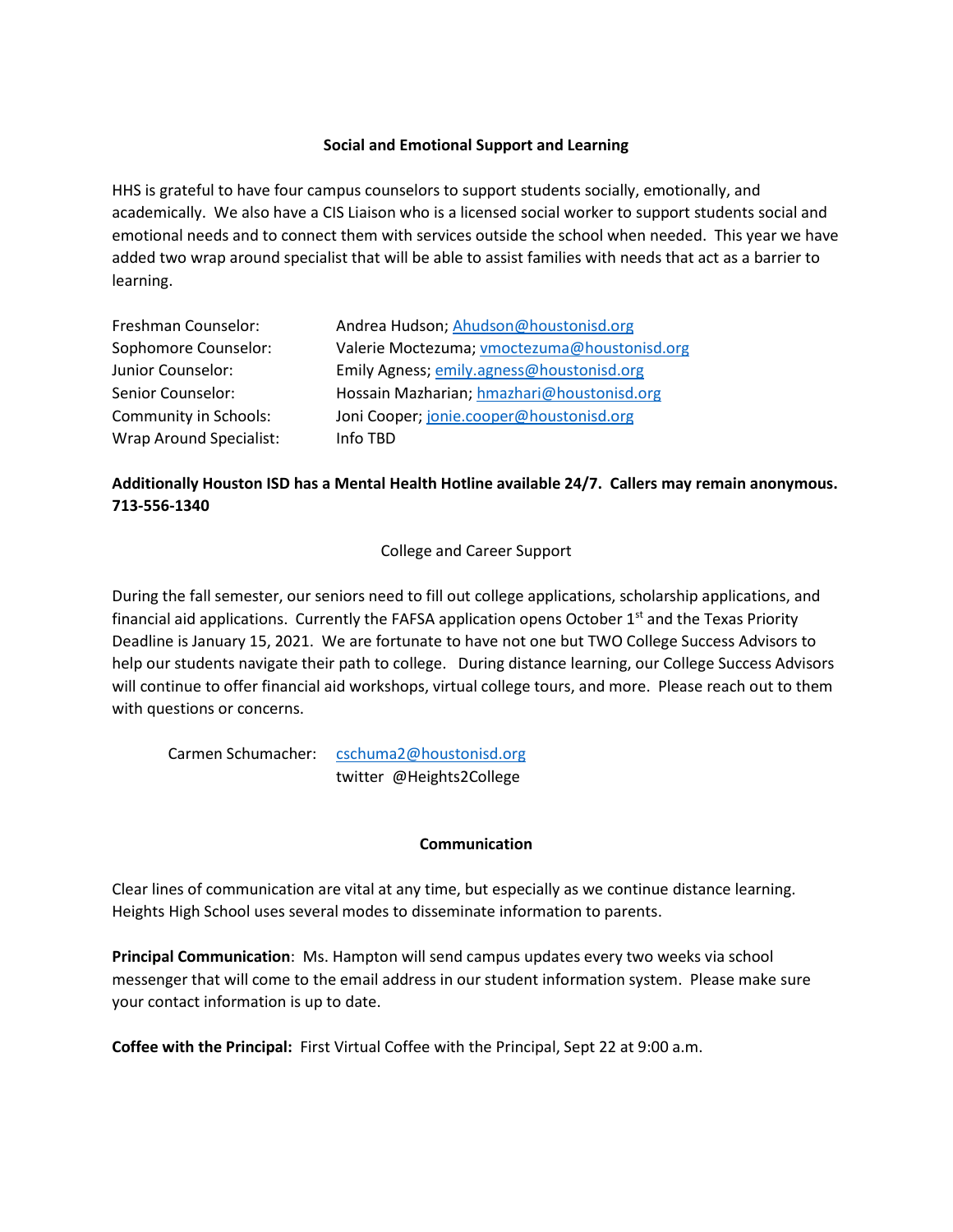**Remind101:** We have a campus wide remind code as well as one for each grade level. Please sign up for Remind using the following codes:

| <b>Heights HS @hisdhs</b> |  |  |
|---------------------------|--|--|
| Techtown @7g2kgk          |  |  |
| Class of 2021 @e2kfdg     |  |  |
| Class of 2022 @gd3hg6     |  |  |
| Class of 2023 @eec4fd     |  |  |
| Class of 2024 @6f279c     |  |  |

**Twitter:** There are also twitter accounts for each grade level which are listed below. Numerous clubs and organizations have their own twitter as well.

# **Heights High School: @ghostofheights Class of 2021 @HeightsHS2021 Class of 2022 @HhsClass2022 Class of 2023 @HHSBulldogs2023 Class of 2024 @HHSClass2024**

**Heights PTO:** Our PTO does an amazing job of disseminating information. They send out a weekly newsletter, have a Heights High School PTO Facebook page, and a Facebook page for each grade level.

> **[www.facebook.com/heightshspto](http://www.facebook.com/heightshspto) [www.heightspto.org](http://www.heightspto.org/)**

**Teacher Communication:** Many of our teachers also have Remind101 for their classes, but the best way to contact teachers initially is through email.

**Phone Communication:** We will have our main phone line forwarded while we are away from campus. However, please keep in mind that when you call, there is only one person to answer the phone and using a personal cell phone will not allow for many calls to be placed on hold. She will not be able to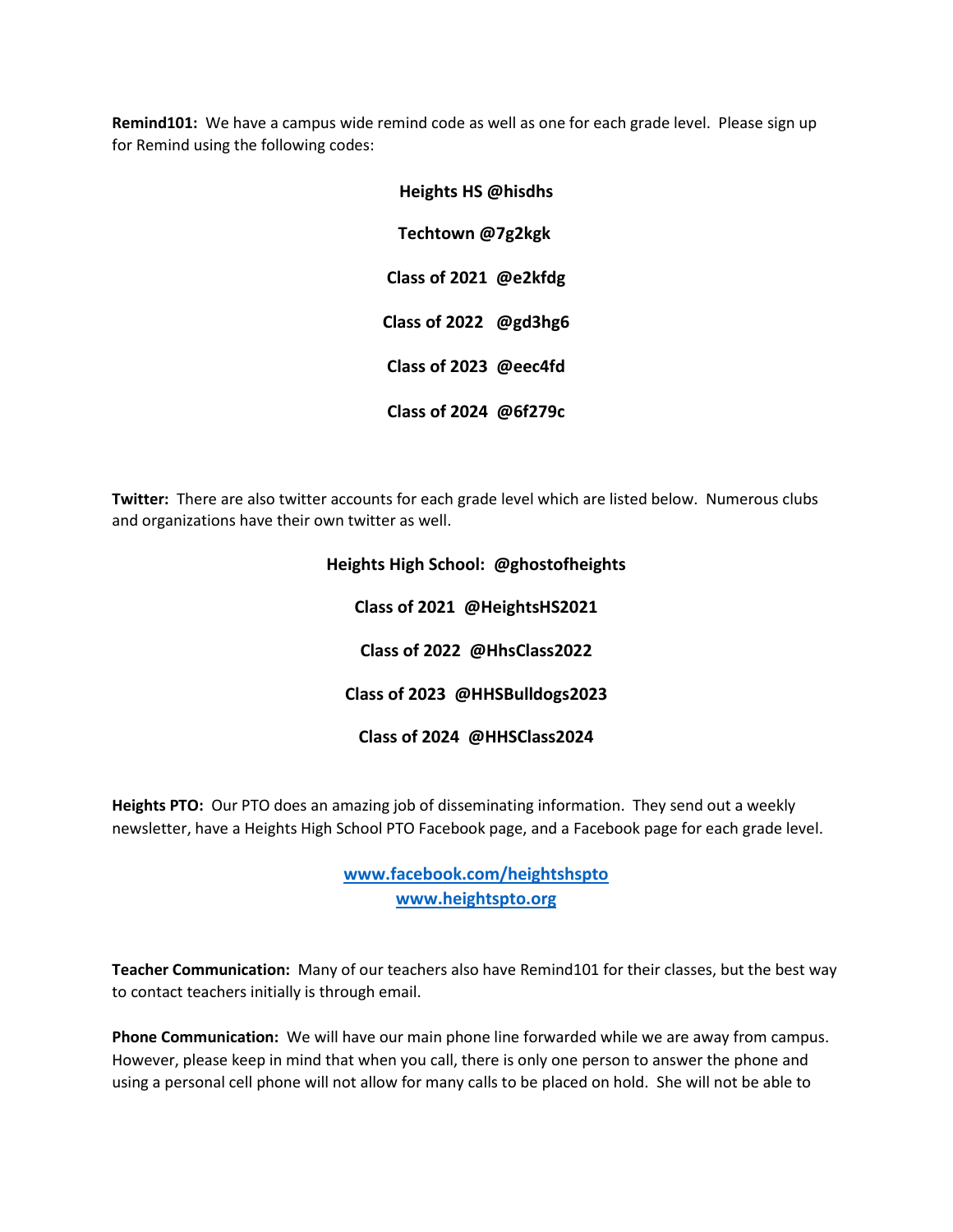transfer you to anyone. Instead she will need to take your information and either call or email the right contact to return your call.

In order to get your information to the right person, please see the "Who does what" page with contact information so you can get your questions or concerns addressed in the quickest manner possible. Additionally, you can find a staff list and email addresses at the end of this document.

#### **Student Behavior Expectations During Distance Learning**

During distance learning students should maintain the same type of behavior that is expected in the classroom. Students should use appropriate language when interacting with the teacher or peers in Microsoft Teams. Students should be dressed in a manner appropriate for school and should keep their attendance focused on the lesson and not create independent chat rooms or cause distraction during the class.

 **Heights High School Contacts**

## **Freshman Principals:**

Stacy Davis Wilfredo Montanez Alphabet: A – L<br>
Alphabet: M – Z

Andrea Hudson Joni Cooper, Room A120

**Sophomore Principal: Sophomore Counselor:** Jamey Schaaf Valerie Moctezuma

**Junior Principal: Junior Counselor:** Darlene Blasco Emily Agness

**Senior Principal: Senior Counselor:** [bpickney@houstonisd.org](mailto:bpickney@houstonisd.org) [hmazhari@houstonisd.org](mailto:hmazhari@houstonisd.org)

**Dean of Instruction Registrar** Christina Bagos, Room M110 Monica Hawthorne [cbagos@houstonisd.org](mailto:cbagos@houstonisd.org) [mhawthor@houstonisd.org](mailto:mhawthor@houstonisd.org)

**Assistant Principal** Jane Crump [Jcrump1@houstonisd.org](mailto:Jcrump1@houstonisd.org)

Contact: [gdavis6@houstonisd.org](mailto:gdavis6@houstonisd.org) [wmontane@houstonisd.org](mailto:wmontane@houstonisd.org)

**Freshman Counselor: Community in Schools Counselor:** [Ahudson2@houstonisd.org](mailto:Ahudson2@houstonisd.org) in the state of the state of the state of the state of the state of the state of the state of the state of the state of the state of the state of the state of the state of the state of the state of

[jschaaf@houstonisd.org](mailto:jschaaf@houstonisd.org) [Valerie.moctezuma@houstonisd.org](mailto:Valerie.moctezuma@houstonisd.org)

[sblasco@houstonisd.org](mailto:sblasco@houstonisd.org) [Emily.Agness@houstonisd.org](mailto:Emily.Agness@houstonisd.org)

Byronica Pickney, Room M331 **Hossain Mazharian, Room M331**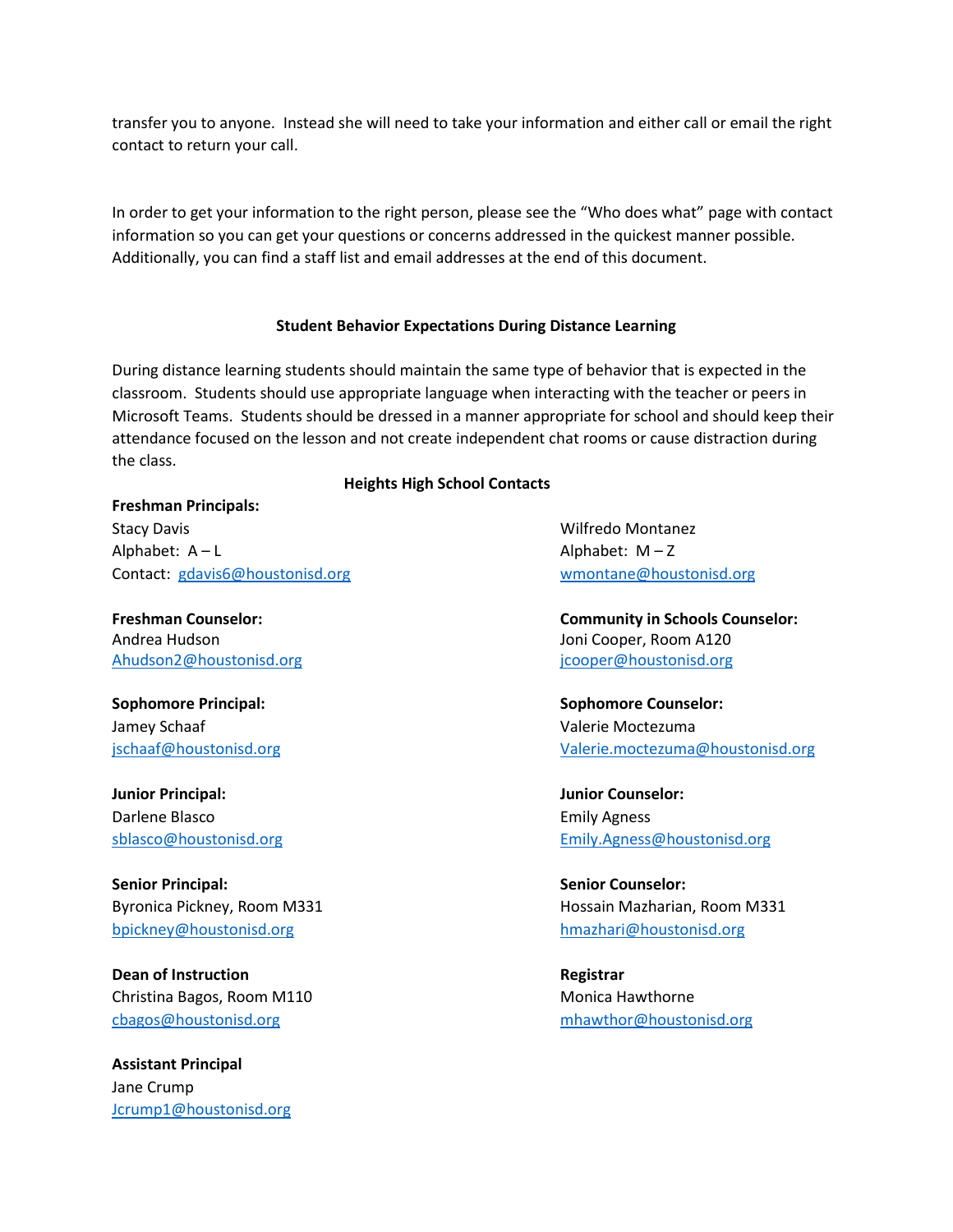**AP and MYP Coordinator:** Natalie Martinez, nmartin3@houstonisd.org

**IB Coordinator:** Anne Nelson; anelson@houstonisd.org

**Magnet Coordinator:** Israel Corona[; icorona@houstonisd.org](mailto:icorona@houstonisd.org)

**Special Education Interim Dept, Chair: Assyline Pickrom**; Room M126[; apikckrom@houstonisd.org](mailto:apikckrom@houstonisd.org)

**504 Coordinator:** Karen Lockhart, [klockhar@houstonisd.org](mailto:klockhar@houstonisd.org)

**College Center:** Carmen Schumacher, Room M344[, cschuma2@houstonisd.org](mailto:cschuma2@houstonisd.org)

**School Nurse:** Debra Sawyer, M112[, debra.sawyer@houstonisd.org](mailto:debra.sawyer@houstonisd.org)

**Athletic Coordinator:** Stephen Dixon, Room G208, sdixon1@houstonisd.org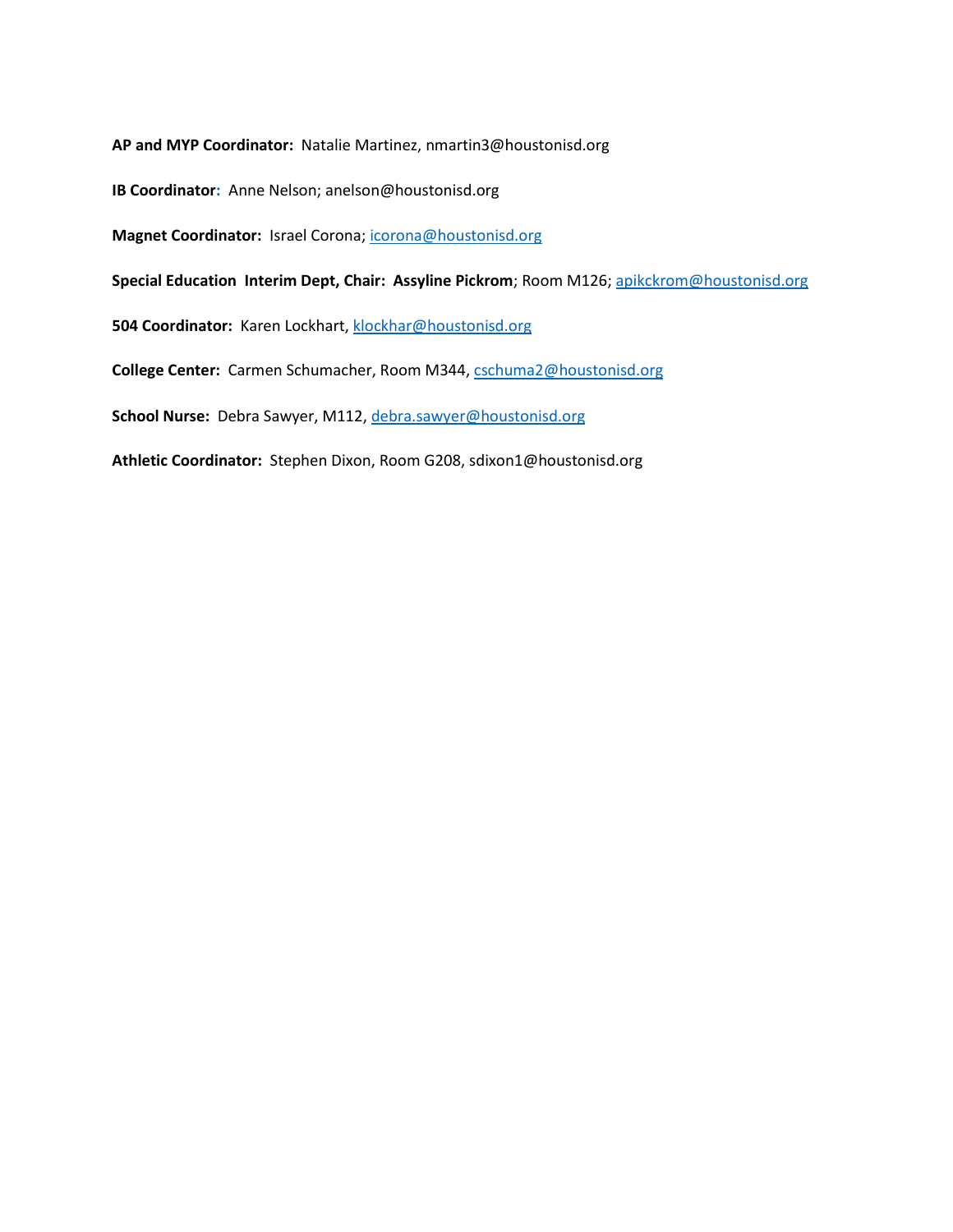# **Heights High School Directory of Services**

| <b>Topic</b>                           | <b>Name</b>          | <b>Email</b>                        |
|----------------------------------------|----------------------|-------------------------------------|
| 504 Services                           | Lockhart, Karen      | klockhar@houstonisd.org             |
| 504 Services                           | Blasco, Darlene      | sblasco@houstonisd.org              |
| Athletics/PE Director                  | Dixon, Stephen       | sdixon1@houstonisd.org              |
| <b>Building Maintenance</b>            | Tolentino, Juan      | jtolenti@houstonisd.org             |
| Community In School CIS                | Cooper, Joni         | jonie.cooper@houstonisd.org         |
| ESL/LEP                                | Davis, Staci         | gdavis6@houstonisd.org              |
| ESL/LEP                                | Payne, Elizabeth     | epayne@houstonisd.org               |
| <b>Field Trips</b>                     | Guzman, Beronica     | bguzman@houstonisd.org              |
| Finance/School Pay/Activity Fund       | Galindo, Lisa        | lgalindo1@houstonisd.org            |
| Finance/School Pay                     | Hernandez, Tracy     | tracy.hernandez@houstonisd.org      |
| Gifted/Talented/Student Transfers      | Corona, Israel       | icorona@houstonisd.org              |
| <b>Growth Plans</b>                    | Corona, Israel       | icorona@houstonisd.org              |
| <b>IAT Intervention Team</b>           | Blasco, Darlene      | sblasco@houstonisd.org              |
| IGC                                    | Pickney, Byronica    | bpickney@houstonisd.org             |
| <b>IGC</b>                             | Mazharian, Hossain   | hmazhari@houstonisd.org             |
| Library                                | White, Anthony       | awhite15@houstonisd.org             |
| Lunch Apps/ Socioeconomic Form         | Payne, Elizabeth     | epayne@houstonisd.org               |
| Magnet                                 | Corona, Israel       | icorona@houstonisd.org              |
| Name that Book                         | White, Anthony       | awhite15@houstonisd.org             |
| <b>National Honor Society</b>          | Mills, Gregory       | gmills1@houstonisd.org              |
|                                        | <b>Grade Level</b>   |                                     |
| PGP                                    | Principals           | <b>Email Grade Level Principals</b> |
| Power Up/Student Laptops               | Mesa, Tisha          | tmesa@houstonisd.org                |
| Power Up/Student Laptops               | Perez, Patrick       | patrick.perez@houstonisd.org        |
| <b>Press Release</b>                   | Hampton, Wendy       | whampton@houstonisd.org             |
|                                        | De La Rosa,          |                                     |
| Principal Admin Assistant              | Margaret             | mdelaros@houstonisd.org             |
| Professional Dev.                      | Bagos, Cristina      | cbagos@houstonisd.org               |
| PTO Liaison                            | Payne, Elizabeth     | epayne@houstonisd.org               |
| <b>Registration/Student Admissions</b> | Hawthorne,<br>Monica | mhawthor@houstonisd.org             |
|                                        | Montanez,            |                                     |
| Safety/Security                        | Wilfredo             | wmontane@houstonisd.org             |
|                                        | De La Rosa,          |                                     |
| <b>Scheduling Building Events</b>      | Margaret             | mdelaros@houstonisd.org             |
| <b>School Finance</b>                  | Hernandez, Tracy     | tracy.hernandez@houstonisd.org      |
| School Nurse/Child Abuse               | Sawyer, Debra        | debra.sawyer@houstonisd.org         |
| <b>Special Education</b>               | Blasco, Darlene      | sblasco@houstonisd.org              |
| <b>Special Education</b>               | Pickrom, Assyline    | apickrom@houstonisd.org             |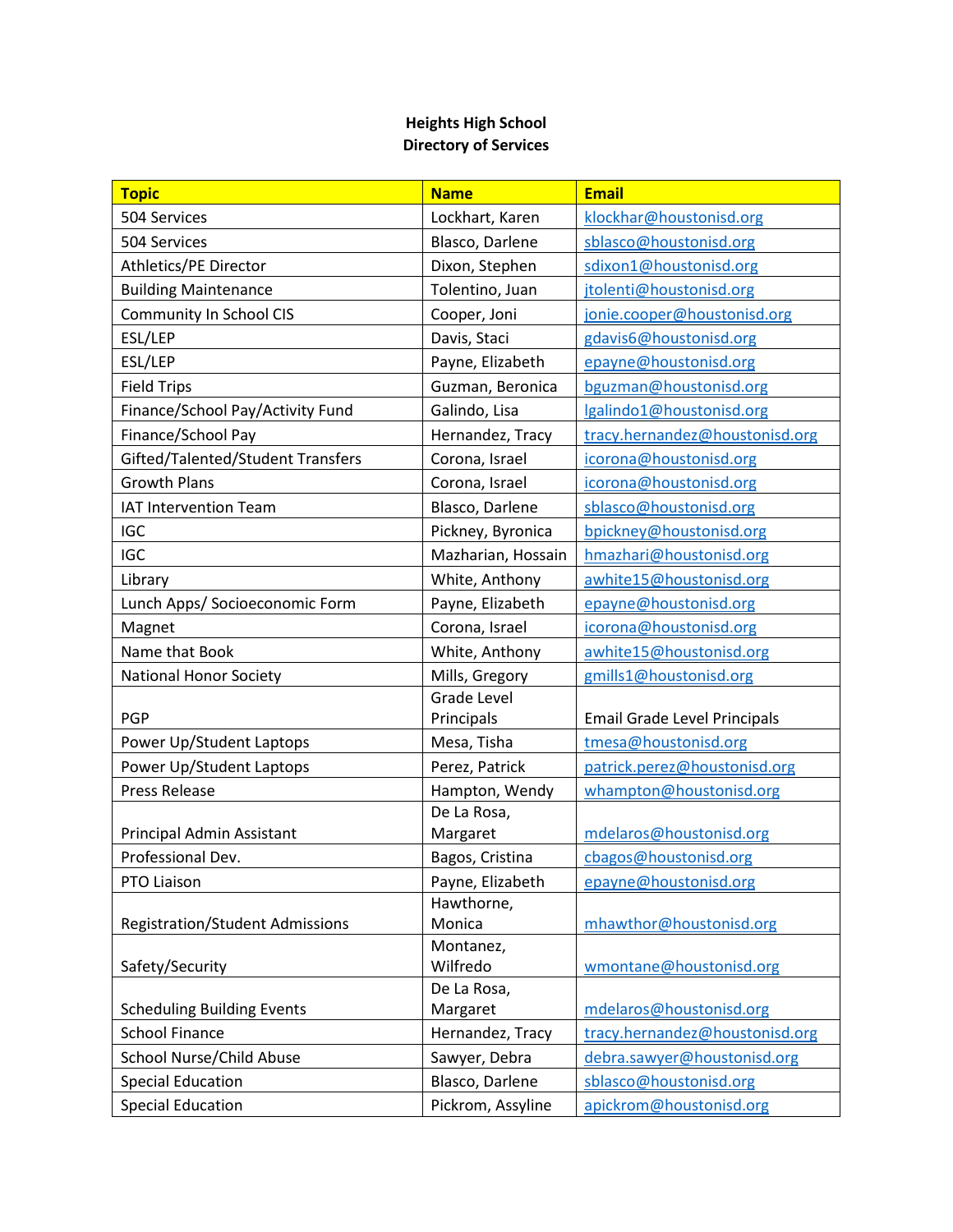| <b>Student Attendance</b>              | Pickney, Byronica           | bpickney@houstonisd.org                                   |
|----------------------------------------|-----------------------------|-----------------------------------------------------------|
| Student Council/School Activites/Clubs | Idlebird, Devincent         | didlebir@houstonisd.org                                   |
| <b>Student Information Rep</b>         | Gruetzner, Cindy            | cgruetzn@houstonisd.org                                   |
| Testing                                | Davis, Larry                | Idavis22@houstonisd.org                                   |
| <b>Title I Coordinator</b>             | Payne, Elizabeth            | epayne@houstonisd.org                                     |
| Transportation                         | Davila, Romana              | rdavila1@houstonisd.org                                   |
| Universal Interscholastic League UIL   | Bagos, Cristina             | cbagos@houstonisd.org                                     |
| <b>VIPS</b>                            | Guzman, Beronica            | bguzman@houstonisd.org                                    |
| <b>Wrap Around Specialist</b>          | <b>TBD</b>                  |                                                           |
|                                        |                             |                                                           |
|                                        |                             |                                                           |
|                                        |                             |                                                           |
| <b>Content Area Principal</b>          | <b>Admin Name</b>           | <b>Email</b>                                              |
|                                        | Montanez,                   |                                                           |
| <b>Math Department</b>                 | Wilfredo                    | wmontane@houstonisd.org                                   |
| Science                                | Martinez, Natalie           | nmartin3@houstonisd.org                                   |
| <b>ELA</b>                             | Davis, Stacy                | gdavis6@houstonisd.org                                    |
| <b>Social Studies</b>                  | Bagos, Cristina             | cbagos@houstonisd.org                                     |
| <b>Fine Arts</b>                       | <b>TBD</b>                  |                                                           |
| LOTE                                   | Schaaf, Jamey               | jschaaf@houstonisd.org                                    |
| SPED/504/LEP                           | Blasco, Darlene             | sblasco@houstonisd.org                                    |
| PE/Athletics                           | Schaaf, Jamey               | jschaaf@houstonisd.org                                    |
| AP and MYP                             | Martinez, Natalie           | nmartin3@houstonisd.org                                   |
| IB Diploma or Career Prep              | Nelson, Anne                | anelson@houstonisd.org                                    |
|                                        |                             |                                                           |
|                                        |                             |                                                           |
| <b>Grade Level Admin and Counselor</b> | <b>Name</b>                 | <b>Email</b>                                              |
| Freshman Admin A-L                     | Davis, Stacy                | gdavis6@houstonisd.org                                    |
| Freshman Admin M-Z                     | Montanez,                   | wmontane@houstonisd.org                                   |
| Freshman Counselor                     | Wilfredo                    |                                                           |
| Sophomore Admin                        | Hudson, Andrea              | ahudson2@houstonisd.org                                   |
|                                        | Schaaf, Jamey<br>Moctezuma, | jschaaf@houstonisd.org<br>valerie.moctezuma@houstonisd.or |
| Sophomore Counselor                    | Valerie                     | g                                                         |
| Junior Admin                           |                             |                                                           |
|                                        |                             |                                                           |
|                                        | Blasco, Darlene             | sblasco@houstonisd.org                                    |
| Junior Counselor<br>Senior Admin       | Agness, Emily               | emily.agness@houstonisd.org                               |
|                                        | Pickney, Byronica           | bpickney@houstonisd.org                                   |
| Senior Counselor                       | Mazharian, Hossain          | hmazhari@houstonisd.org                                   |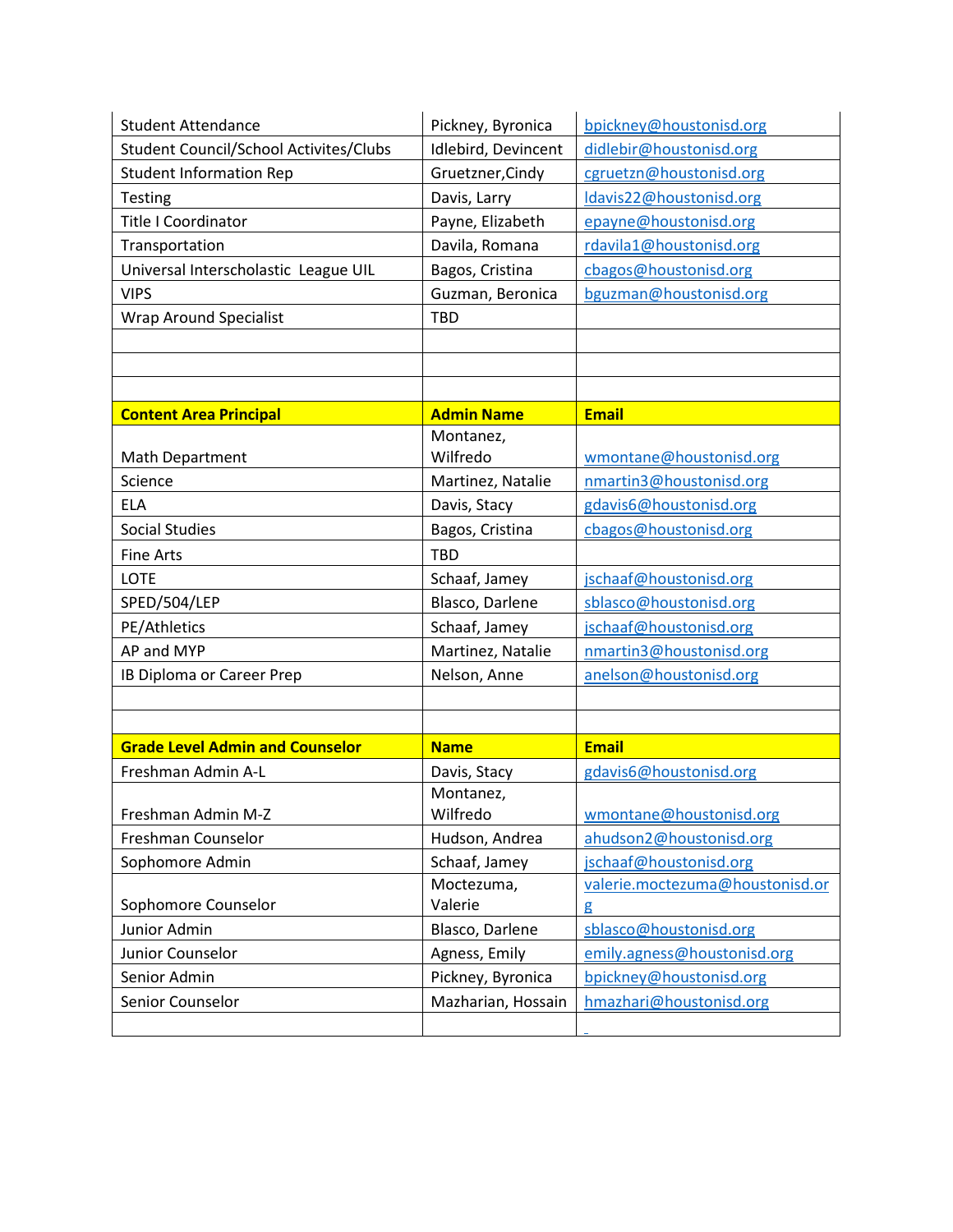## **HHS Staff Contact Information**

| Name                   | Position                       | Email                                |
|------------------------|--------------------------------|--------------------------------------|
| Agness, Emily          | Counselor                      | Emily.Agness@houstonisd.org          |
| Alexander, Caroline    | <b>English Teacher</b>         | CCROSKER@houstonisd.org              |
| Alvarado, Sandy D      | <b>History Teacher</b>         | SALVARAD@houstonisd.org              |
| Amundson, Abigail      | <b>History Teacher</b>         | Abigail.Amundson@houstonisd.org      |
| Arredondo, Jesse       | Spanish Teacher                | Jesse.Arredondo@houstonisd.org       |
| Arrington, Kerrick     | PE Teacher                     | KARRINGT@houstonisd.org              |
| Bagos, Cristina        | Dean of Instruction            | CBAGOS@houstonisd.org                |
| Baker, Scott           | Science Teacher                | JBAKER5@houstonisd.org               |
| Barreras, Ralph        | PE Teacher                     | RBARRER4@houstonisd.org              |
| Batrez, Jorge          | Math Teacher                   | JBATREZ1@houstonisd.org              |
| Batrez, Manuel         | Math Teacher                   | MBATREZ@houstonisd.org               |
| Becker, Steven         | Music Teacher                  | SBECKER@houstonisd.org               |
| Bellatti, Jacquelin    | General Clerk (Juniors)        | JBELLATT@houstonisd.org              |
|                        | <b>General Clerk</b>           |                                      |
| Benitez-Orozco, Ruby   | (Sophomores)                   | RBENITE3@houstonisd.org              |
| Berger, Claire         | <b>History Teacher</b>         | Claire.Berger@houstonisd.org         |
| Blasco, Sherry         | Assistant Principal (Jr)       | SBLASCO@houstonisd.org               |
| Branton, Sheena        | Math Teacher                   | Sheena.branton.houstonisd.org        |
| Brewerton, Eric        | Science Teacher                | EBREWERT@houstonisd.org              |
| Brown, Stephen         | <b>Theater Teacher</b>         | Stephen.Brown@houstonisd.org         |
| Bryson, Douglas        | Special Ed. Teacher            | DBRYSON@houstonisd.org               |
| Bullock, Troy Lynn     | Math Teacher                   | TBULLOCK@houstonisd.org              |
| Burum Rod., Beneta     | <b>Science Teacher</b>         | Beneta.BurumRodrigues@houstonisd.org |
| Caballero, Matthew     | <b>Color Guard</b>             | Matthew.Caballero@houstonisd.org     |
| Cantu-Harkless,        |                                |                                      |
| Marissa                | Dance Teacher                  | MCANTUHA@houstonisd.org              |
| Cardenas, Michael      | Auto Tech Teacher              | MCARDEN1@houstonisd.org              |
| Castille, Gary         | <b>Health Teacher</b>          | Gary.Castille@houstonisd.org         |
| Castillo, Sophia       | Science Teacher                | SCASTIL6@houstonisd.org              |
|                        | General Clerk (Registrar       |                                      |
| Cervantes, Toni        | office)                        | TCERVANT@houstonisd.org              |
| Chao, Isaac            | Social Studies Teacher         | ICHAO@houstonisd.org                 |
| Cheadle, Kevin         | Special Ed. Teacher            | KCHEADLE@houstonisd.org              |
| Coley, Patsy A         | Science Teacher                | PCOLEY@houstonisd.org                |
| Cooper, Joni           | <b>CIS</b>                     | Joni.Cooper@houstonisd.org           |
| Corona, Israel         | <b>Magnet Coordinator</b>      | ICORONA@houstonisd.org               |
| Corpuz, Nestor         | Math Teacher                   | NCORPUZ@houstonisd.org               |
| Crump, Jane            | <b>Assistant Principal</b>     | JCRUMP1@houstonisd.org               |
|                        | General Clerk (main            |                                      |
| Cuellar, Annette       | office)                        | ACUELLA2@houstonisd.org              |
|                        | General Clerk (main<br>office) |                                      |
| Davila, Ramona C       |                                | RDAVILA1@houstonisd.org              |
| Davis, Gaynell (Staci) | Assistant Principal (9th)      | GDAVIS6@houstonisd.org               |
| Davis, Larry           | <b>Testing Coordinator</b>     | LDAVIS22@houstonisd.org              |
| Day, Anthony           | <b>CATE Teacher</b>            | ADAY@houstonisd.org                  |
| De La Rosa, Margaret   | Administrative Assistant       | mdelaros@houstonisd.org              |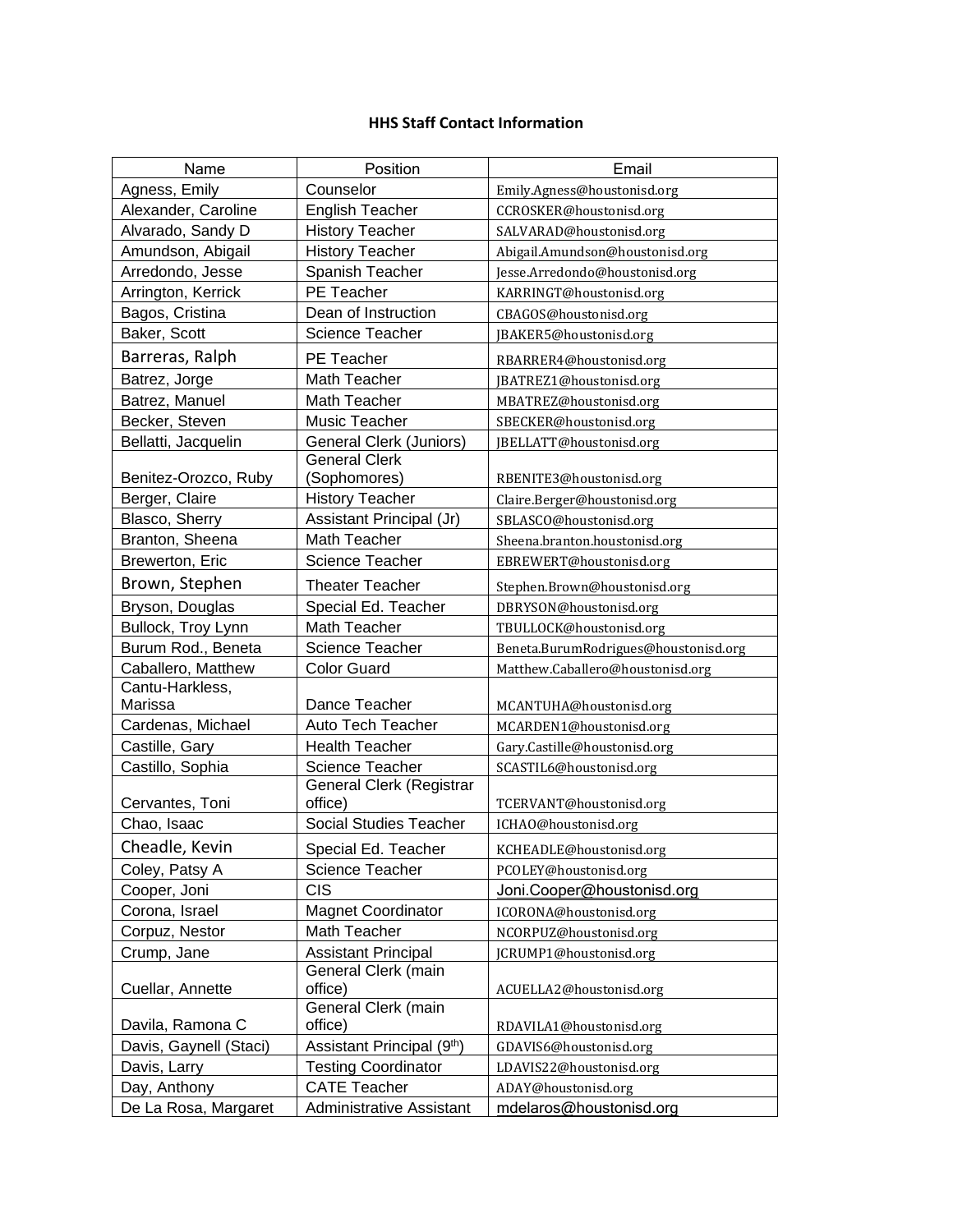| Deslaurier, Hank<br>(Henry) | Social Studies Teacher      | Hank.Deslaurier@houstonisd.org   |
|-----------------------------|-----------------------------|----------------------------------|
| Diers, Robin                | <b>English Teacher</b>      | RDIERS@houstonisd.org            |
| Dixon, Stephen              | <b>Athletic Coordinator</b> | SDIXON1@houstonisd.org           |
| Dowdy, Robert               | <b>ROTC Teacher</b>         | RDOWDY@houstonisd.org            |
| Ehmling, Gennifer A         | PE Teacher                  | GEHMLING@houstonisd.org          |
| Esquivel, Rozanne           | General Clerk (Title 1)     | RESQUIV2@houstonisd.org          |
|                             | <b>General Clerk</b>        |                                  |
| Ferrel, Lucia M             | (attendance)                | LFERREL@houstonisd.org           |
| Fields, Yoshiko             |                             |                                  |
| <b>Terrell</b>              | <b>CATE Teacher</b>         | Yoshiko.Fields@houstonisd.org    |
| Flocke, Emily               | <b>Science Teacher</b>      | EFLOCKE@houstonisd.org           |
| Foster, Shani               | <b>Science Teacher</b>      | Shani.Foster@houstonisd.org      |
| Fuller, Linda               | Special Ed. Teacher         | LFULLER1@houstonisd.org          |
| Galindo, Lisa               | General Clerk (Finance)     | LGALIND1@houstonisd.org          |
| Gervais, John               | <b>History Teacher</b>      | JGERVAIS@houstonisd.org          |
| Golchin, Fatemah            | <b>CATE Teacher</b>         | FGOLCHIN@houstonisd.org          |
| Gray, Regina J              | <b>CATE Teacher</b>         | RGRAY@houstonisd.org             |
| Gruetzner, Cindy            | <b>SIMS Specialist</b>      | CGRUETZN@houstonisd.org          |
| Guevara, Deisy              | Art Teacher                 | DGUEVAR2@houstonisd.org          |
| Guzman, Beronica            | Secretary                   | BGUZMAN@houstonisd.org           |
| Hall, Sara                  | <b>English Teacher</b>      | Sara.Hall@houstonisd.org         |
| Hampton, Wendy              | Principal                   | WHAMPTON@houstonisd.org          |
| Harlan, Joe N               | Science Teacher             | JHARLAN@houstonisd.org           |
| Harris, Jenna               | <b>English Teacher</b>      | JHARRI28@houstonisd.org          |
| Harrison, Alan              | Tchr, English               | Alan.Harrison@houstonisd.org     |
| Hawthorne, Monica           | Registrar                   | MHAWTHOR@houstonisd.org          |
| Hebert, Anthony             | <b>English Teacher</b>      | Anthony.Hebert@houstonisd.org    |
| Hernandez, Tracy            | <b>Business Mananger</b>    | Tracy.Hernandez@houstonisd.org   |
| Herrador, Luz               | Spanish Teacher             | LHERRADO@houstonisd.org          |
| High, Chad                  | <b>History Teacher</b>      | CHIGH@houstonisd.org             |
| Holland, Steve              | <b>History Teacher</b>      | SHOLLAND@houstonisd.org          |
| Hudgins, Nathan             | <b>CATE Teacher</b>         | Nathaniel.Hudgins@houstonisd.org |
| Hudson, Andrea              | Counselor, Freshman         | AHUDSON2@houstonisd.org          |
| Huff, Christina             | Science Teacher             | Christina.Huff@houstonisd.org    |
|                             | General Clerk (main         |                                  |
| Huron, JoAnn                | office)                     | Joann.Huron@houstonisd.org       |
| Idlebird, DeVincent G.      | Sp. Ed. Teacher             | DIDLEBIR@houstonisd.org          |
| Ioannidis, Despina          | <b>English Teacher</b>      | DIOANNID@houstonisd.org          |
| Jackson-Ware, Patricia      | Sp. Ed. Employ. Rep.        | PWARE@houstonisd.org             |
| Jenkins, Kevin              | Auto Tech Teacher           | Kevin.Jenkins@houstonisd.org     |
| Johnson, Bonita             | <b>Teaching Assistant</b>   | BJOHNS15@houstonisd.org          |
| Johnson, James W.           | <b>History Teacher</b>      | JJOHNS49@houstonisd.or           |
| Johnson, Jaron              | <b>ROTC Teacher</b>         | Jaron.Johnson@houstonisd.org     |
| Johnson, Mark               | German Teacher              | MJOHNS43@houstonisd.org          |
| Johnson, Regina             | <b>Graduation Coach</b>     | RJOHNSO8@houstonisd.org          |
| King, Chantel               | Art Teacher                 | Chantal.King@houstonisd.org      |
| Krause, Joshua              | <b>English Teacher</b>      | JKRAUSE@houstonisd.org           |
| Krohn, Allan R              | Technologist                | AKROHN@houstonisd.org            |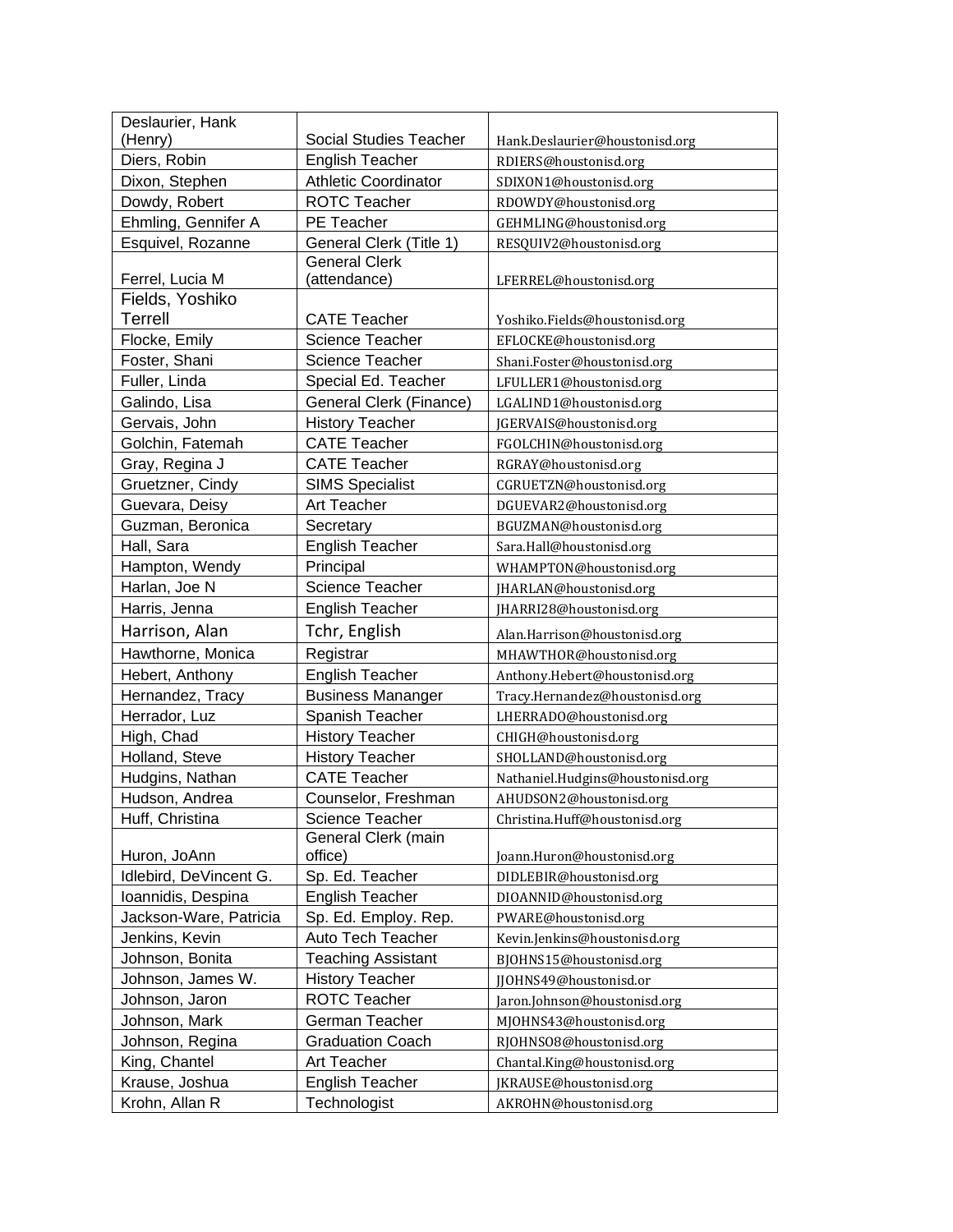| Langlois, Larry        | <b>CATE Teacher</b>             | Larry.Langlois@houstonisd.org         |
|------------------------|---------------------------------|---------------------------------------|
| Larson, Jungsook       | Math Teacher                    | JLARSON1@houstonisd.org               |
| Lee, Ping-Hsiu         | Math Teacher                    | PLEE1@houstonisd.org                  |
| Lewis, Chelsea         | PE Teacher                      | CLEWIS12@houstonisd.org               |
| Lin, Jennifer          | Math Teacher                    | Jennifer.Lin@houstonisd.org           |
| Lockhart, Karen        | <b>ESL Teacher</b>              | KLOCKHAR@houstonisd.org               |
| Logan, Erin            | Spanish Teacher                 | ELOGAN@houstonisd.org                 |
| Lynch, Brian           | <b>ROTC Teacher</b>             | BLYNCH2@houstonisd.org                |
| Maldonado, Brenda      | <b>General Clerk</b>            | BMALDON1@houstonisd.org               |
| Marshall, Carolyn      | Math Teacher                    | CMARSHA1@houstonisd.org               |
| Martinez, Natalie      | <b>Instructional Specialist</b> | NMARTIN3@houstonisd.org               |
| Mazharian, Hossain     | Counselor                       | HMAZHARI@houstonisd.org               |
| McCafferty, Brian      | Social Studies Teacher          | BMCCAFFE@houstonisd.org               |
| McCoy, Nicholas        | PE Teacher                      | Nicholas.Mccoy@houstonisd.org         |
|                        | <b>General Clerk</b>            |                                       |
| Menchaca, Lidia        | (Freshman)                      | Lidia.Menchaca@houstonisd.org         |
| Mesa, Tisha            | Technologist                    | tmesa@houstonisd.org                  |
| Mills, Gregory         | Science Teacher                 | gmills1@houstonisd.org                |
| Miyamoto, Aaron        | Social Studies Teacher          | Aaron.Miyamoto@houstonisd.org         |
| Montanez, Wilfredo     | <b>Assistant Principal</b>      | wmontane@houstonisd.org               |
| Moore, John            | Cate, Auto Tech                 | John.Moore@houstonisd.org             |
| Morales, Rodolfo       | Math Teacher                    | rmorales8@houstonisd.org              |
| Morgese, Donna         | <b>CATE Teacher</b>             | Donna.Morgese@houstonisd.org          |
| Moses, Dawn            | Special Ed. Teacher             | Dawn.Moses@houstonisd.org             |
| Navarro Magallon, Anai | Math Teacher                    | Anai.NavarroMagallon@houstonisd.org   |
| Nelson, Anne           | Tchr, Spclst                    | anelson@houstonisd.org                |
| Nieto, Cesar           | <b>English Teacher</b>          | Cesar.Nieto@houstonisd.org            |
| Orfield, Janet         | Social Studies Teacher          | jorfield@houstonisd.org               |
| Otasowie, Eghosa       | Special Ed. Teacher             | EOTASOWI@houstonisd.org               |
| Ozuna, Rebecca         | Social Studies Teacher          | ROZUNA@houstonisd.org                 |
| Paniagua III, Gilberto | <b>English Teacher</b>          | Gilberto.Paniagua@houstonisd.org      |
| Partridge, Michael     | <b>Biology Teacher</b>          | MPARTRID@houstonisd.org               |
| Payne, Elizabeth       | <b>Title I Coordinator</b>      | EPAYNE@houstonisd.org                 |
| Pears, Vesta M         | <b>CATE Teacher</b>             | VPEARS@houstonisd.org                 |
| Penmoon, Aphisit       | Science Teacher                 | APENMOON@houstonisd.org               |
| Perez, Patrick         | Technologist                    | Patrick.Perez@houstonisd.org          |
| Perry, Ta'Quisha       | General Clerk (9th grade)       | TPERRY2@houstonisd.org                |
| Petty, David           | <b>Social Studies Teacher</b>   | DPETTY@houstonisd.org                 |
|                        | <b>Assistant Principal</b>      |                                       |
| Pickney, Byronica      | (Senior)                        | BPICKNEY@houstonisd.org               |
| Pickrom, Assyline      | Special Ed. Teacher             | APICKROM@houstonisd.org               |
| Pizzolo, Andrea        | Spanish Teacher                 | Andrea.Pizzolo@houstonisd.org         |
| Pope, Lilian           | <b>Theater Teacher</b>          | Lillian.Pope@houstonisd.org           |
| Power, Casey           | <b>CATE Teacher</b>             | Casey.Power@houstonisd.org            |
| Pruneda, Luis          | <b>CATE Teacher</b>             | Luis.Pruneda@houstonisd.org           |
| Ramirez-Rodriguez,     |                                 |                                       |
| Cindy                  | Spanish Teacher                 | Cindy.RamirezRodriguez@houstonisd.org |
| Raymond, Aaron         | Science Teacher                 | Aaron.Raymond@houstonisd.org          |
| Redd, Jo Ann           | <b>Reading Teacher</b>          | JREDD@houstonisd.org                  |